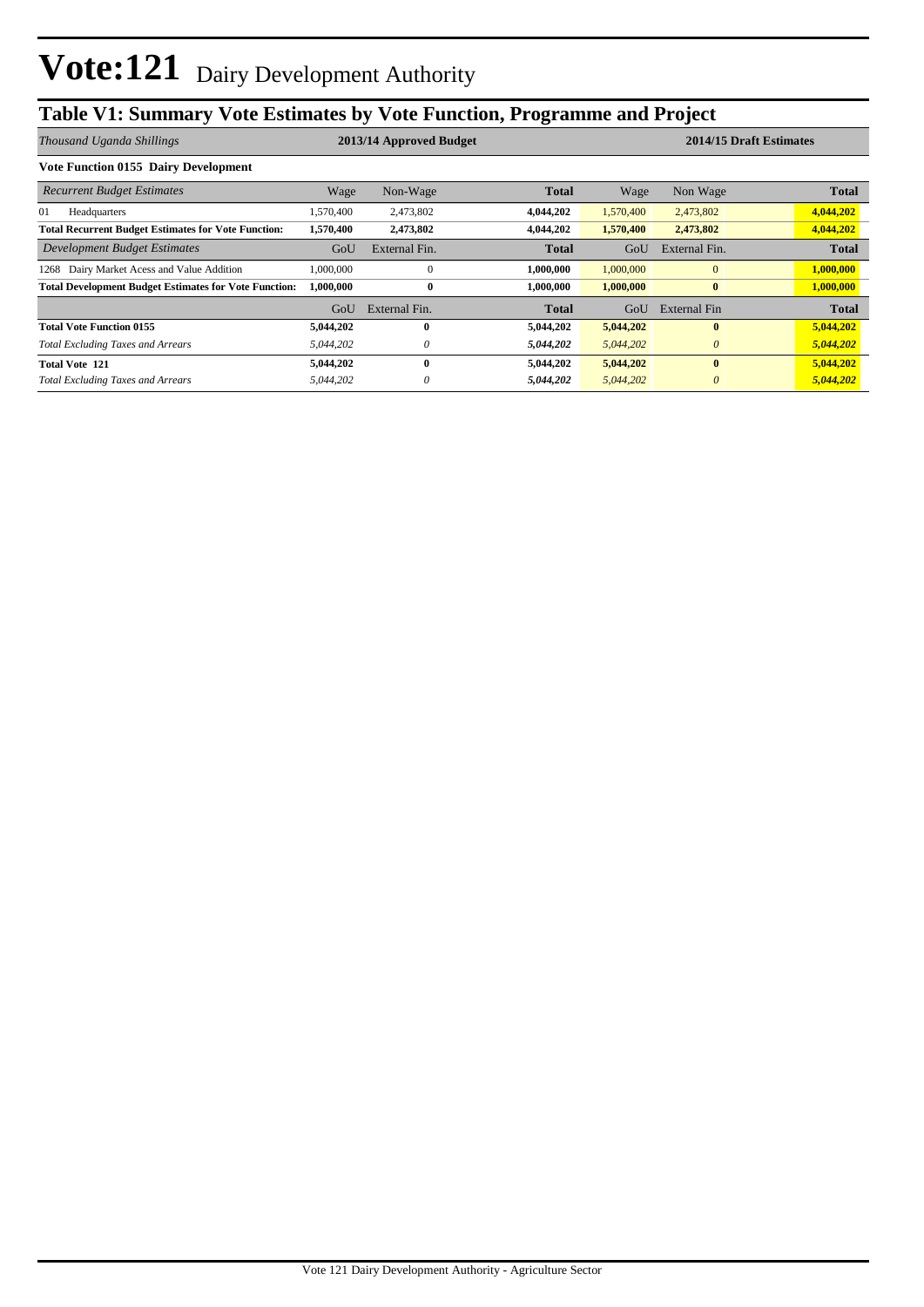## **Table V2: Summary Vote Estimates by Item**

| Thousand Uganda Shillings                                 | 2013/14 Approved Budget |                           |              | 2014/15 Draft Estimates |                       |                         |
|-----------------------------------------------------------|-------------------------|---------------------------|--------------|-------------------------|-----------------------|-------------------------|
|                                                           |                         | GoU External Fin.         | <b>Total</b> |                         | GoU External Fin.     | <b>Total</b>            |
| <b>Employees, Goods and Services (Outputs Provided)</b>   | 4,320,167               | 0                         | 4,320,167    | 4,576,260               | $\boldsymbol{\theta}$ | 4,576,260               |
| 211102 Contract Staff Salaries (Incl. Casuals, Temporary) | 1,748,920               | $\boldsymbol{0}$          | 1,748,920    | 1,849,307               | $\mathbf{0}$          | 1,849,307               |
| 211103 Allowances                                         | 144,627                 | $\boldsymbol{0}$          | 144,627      | 131,796                 | $\mathbf{0}$          | 131,796                 |
| 212101 Social Security Contributions                      | 169,123                 | $\boldsymbol{0}$          | 169,123      | 181,877                 | $\mathbf{0}$          | 181,877                 |
| 213001 Medical expenses (To employees)                    | 89,600                  | $\mathbf{0}$              | 89,600       | 92,800                  | $\mathbf{0}$          | 92,800                  |
| 213004 Gratuity Expenses                                  | 465,087                 | $\mathbf{0}$              | 465,087      | 524,100                 | $\mathbf{0}$          | 524,100                 |
| 221001 Advertising and Public Relations                   | 21,200                  | 0                         | 21,200       | 41,329                  | $\mathbf{0}$          | 41,329                  |
| 221002 Workshops and Seminars                             | 62,224                  | 0                         | 62,224       | 30,805                  | $\mathbf{0}$          | 30,805                  |
| 221003 Staff Training                                     | 18,100                  | $\boldsymbol{0}$          | 18,100       | 10,000                  | $\mathbf{0}$          | 10,000                  |
| 221004 Recruitment Expenses                               | 2,000                   | $\mathbf{0}$              | 2,000        | 12,000                  | $\mathbf{0}$          | 12,000                  |
| 221005 Hire of Venue (chairs, projector, etc)             | 27,658                  | $\boldsymbol{0}$          | 27,658       | 10,310                  | $\mathbf{0}$          | 10,310                  |
| 221007 Books, Periodicals & Newspapers                    | $\boldsymbol{0}$        | $\mathbf{0}$              | $\bf{0}$     | 6,510                   | $\mathbf{0}$          | 6,510                   |
| 221008 Computer supplies and Information Technology (IT)  | 700                     | $\mathbf{0}$              | 700          | $\mathbf{0}$            | $\mathbf{0}$          | $\overline{\mathbf{0}}$ |
| 221009 Welfare and Entertainment                          | 129,856                 | $\mathbf{0}$              | 129,856      | 128,218                 | $\mathbf{0}$          | 128,218                 |
| 221011 Printing, Stationery, Photocopying and Binding     | 43,970                  | $\mathbf{0}$              | 43,970       | 45,587                  | $\mathbf{0}$          | 45,587                  |
| 221012 Small Office Equipment                             | $\boldsymbol{0}$        | $\boldsymbol{0}$          | $\bf{0}$     | 4,800                   | $\mathbf{0}$          | 4,800                   |
| 221016 IFMS Recurrent costs                               | 2,400                   | 0                         | 2,400        | 5,068                   | $\mathbf{0}$          | 5,068                   |
| 221017 Subscriptions                                      | 5,100                   | $\boldsymbol{0}$          | 5,100        | 52,600                  | $\mathbf{0}$          | 52,600                  |
| 222001 Telecommunications                                 | 28,100                  | $\boldsymbol{0}$          | 28,100       | 39,346                  | $\mathbf{0}$          | 39,346                  |
| 222003 Information and communications technology (ICT)    | 1,100                   | $\mathbf{0}$              | 1,100        | $\mathbf{0}$            | $\mathbf{0}$          | $\bf{0}$                |
| 223001 Property Expenses                                  | 15,600                  | $\boldsymbol{0}$          | 15,600       | $\mathbf{0}$            | $\mathbf{0}$          | $\bf{0}$                |
| 223004 Guard and Security services                        | 24,000                  | $\boldsymbol{0}$          | 24,000       | 59,640                  | $\mathbf{0}$          | 59,640                  |
| 223005 Electricity                                        | 9,200                   | $\mathbf{0}$              | 9,200        | 26,400                  | $\mathbf{0}$          | 26,400                  |
| 223006 Water                                              | 14,800                  | $\mathbf{0}$              | 14,800       | 12,600                  | $\mathbf{0}$          | 12,600                  |
| 224001 Medical and Agricultural supplies                  | 184,321                 | $\boldsymbol{0}$          | 184,321      | 416,355                 | $\mathbf{0}$          | 416,355                 |
| 224002 General Supply of Goods and Services               | 9,000                   | $\boldsymbol{0}$          | 9,000        | $\mathbf{0}$            | $\mathbf{0}$          | $\mathbf{0}$            |
| 224004 Cleaning and Sanitation                            | $\boldsymbol{0}$        | $\mathbf{0}$              | $\bf{0}$     | 8,192                   | $\mathbf{0}$          | 8,192                   |
| 224005 Uniforms, Beddings and Protective Gear             | $\mathbf{0}$            | $\mathbf{0}$              | $\bf{0}$     | 300                     | $\mathbf{0}$          | 300                     |
| 225001 Consultancy Services- Short term                   | 50,635                  | $\mathbf{0}$              | 50,635       | 17,218                  | $\mathbf{0}$          | 17,218                  |
| 226001 Insurances                                         | 500                     | $\mathbf{0}$              | 500          | 7,000                   | $\mathbf{0}$          | 7,000                   |
| 227001 Travel inland                                      | 288,954                 | $\mathbf{0}$              | 288,954      | 150,415                 | $\mathbf{0}$          | 150,415                 |
| 227002 Travel abroad                                      | 93,017                  | $\boldsymbol{0}$          | 93,017       | 55,859                  | $\mathbf{0}$          | 55,859                  |
| 227004 Fuel, Lubricants and Oils                          | 100,888                 | $\mathbf{0}$              | 100,888      | 132,912                 | $\mathbf{0}$          | 132,912                 |
| 228001 Maintenance - Civil                                | 490,888                 | $\mathbf{0}$              | 490,888      | 445,000                 | $\mathbf{0}$          | 445,000                 |
| 228002 Maintenance - Vehicles                             | 53,600                  | $\boldsymbol{0}$          | 53,600       | 53,700                  | $\mathbf{0}$          | 53,700                  |
| 228003 Maintenance - Machinery, Equipment & Furniture     | 25,000                  | 0                         | 25,000       | 8,320                   | $\mathbf{0}$          | 8,320                   |
| 228004 Maintenance – Other                                | $\mathbf{0}$            | $\boldsymbol{0}$          | $\bf{0}$     | 15,897                  | $\mathbf{0}$          | 15,897                  |
| <b>Investment</b> (Capital Purchases)                     | 724,035                 | 0                         | 724,035      | 467,942                 | $\boldsymbol{\theta}$ | 467,942                 |
| 231001 Non Residential buildings (Depreciation)           | $\mathbf{0}$            | $\boldsymbol{0}$          | $\bf{0}$     | 269,216                 | $\mathbf{0}$          | 269,216                 |
| 231005 Machinery and equipment                            | 71,633                  | $\boldsymbol{0}$          | 71,633       | 153,142                 | $\mathbf{0}$          | 153,142                 |
| 231007 Other Fixed Assets (Depreciation)                  | 150,000                 | $\boldsymbol{0}$          | 150,000      | $\mathbf{0}$            | $\mathbf{0}$          |                         |
| 281503 Engineering and Design Studies & Plans for capital | 432,402                 | $\boldsymbol{0}$          | 432,402      | $\mathbf{0}$            | $\mathbf{0}$          |                         |
| 281504 Monitoring, Supervision & Appraisal of capital wor | 30,000                  | $\boldsymbol{0}$          | 30,000       | $\boldsymbol{0}$        | $\boldsymbol{0}$      | $\mathbf{0}$            |
| 312302 Intangible Fixed Assets                            | 40,000                  | $\boldsymbol{0}$          | 40,000       | 45,584                  | $\bf{0}$              | 45,584                  |
| <b>Grand Total Vote 121</b>                               | 5,044,202               | $\pmb{0}$                 | 5,044,202    | 5,044,202               | $\pmb{0}$             | 5,044,202               |
| <b>Total Excluding Taxes and Arrears</b>                  | 5,044,202               | $\boldsymbol{\mathit{0}}$ | 5,044,202    | 5,044,202               | $\boldsymbol{\theta}$ | 5,044,202               |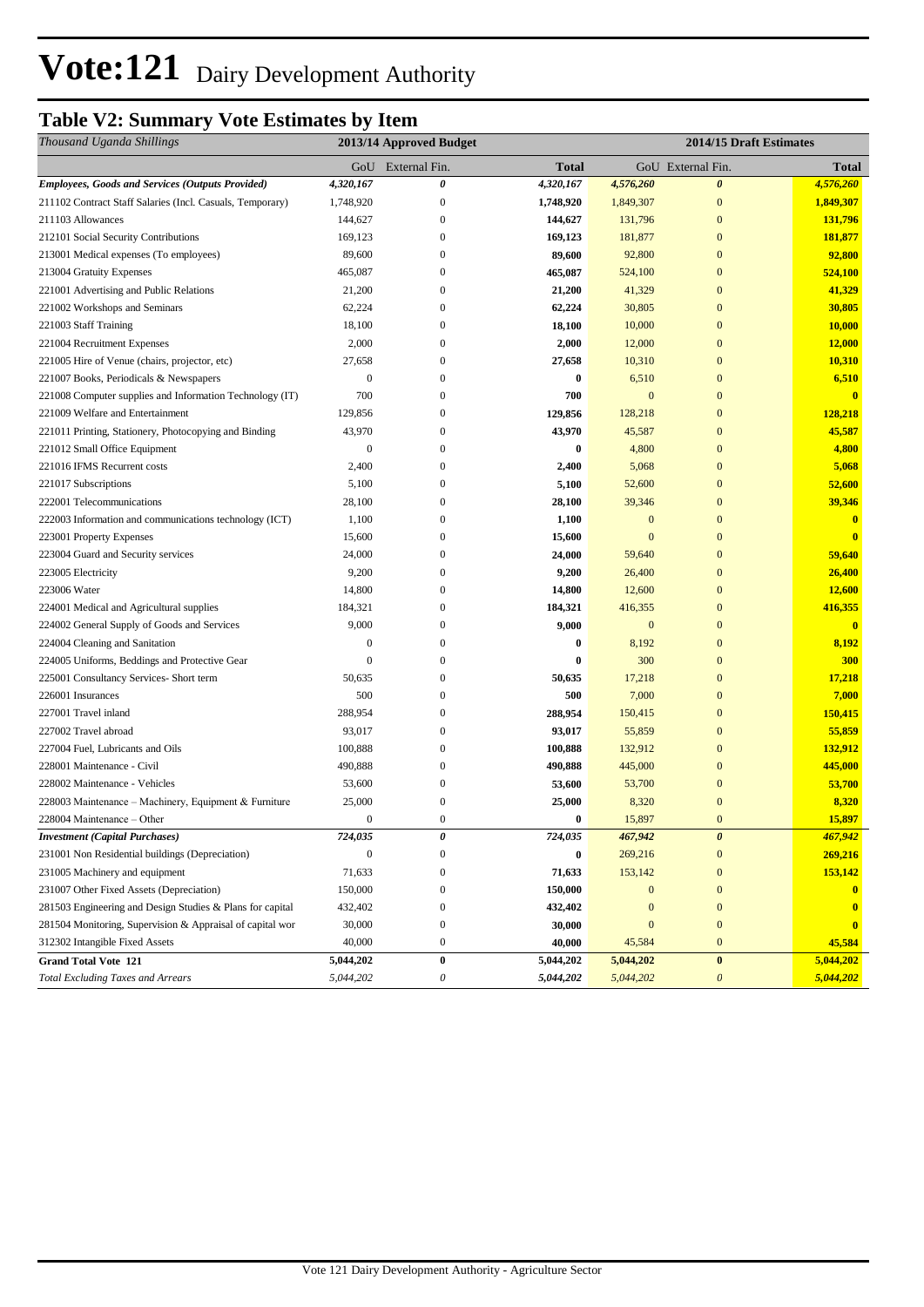### **Table V3: Detailed Estimates by Vote Function, Cost Centre, Output and Item**

### *Vote Function 0155 Dairy Development*

#### *Recurrent Budget Estimates*

### **Programme 01 Headquarters**

| Thousand Uganda Shillings                                                  |                                      | 2013/14 Approved Budget |                   |                                  |                            | 2014/15 Draft Estimates |
|----------------------------------------------------------------------------|--------------------------------------|-------------------------|-------------------|----------------------------------|----------------------------|-------------------------|
| <b>Outputs Provided</b>                                                    | Wage                                 | Non-Wage                | <b>Total</b>      | Wage                             | Non Wage                   | <b>Total</b>            |
| Output:015501 Support to dairy development                                 |                                      |                         |                   |                                  |                            |                         |
| 211102 Contract Staff Salaries (Incl. Casuals, T                           | 1,570,400                            | $\mathbf{0}$            | 1,570,400         | 1,570,400                        | $\mathbf{0}$               | 1,570,400               |
| 211103 Allowances                                                          | $\bf{0}$                             | 127,167                 | 127,167           | $\mathbf{0}$                     | 83,636                     | 83,636                  |
| 212101 Social Security Contributions                                       | $\boldsymbol{0}$                     | 82,430                  | 82,430            | $\mathbf{0}$                     | 88,572                     | 88,572                  |
| 213001 Medical expenses (To employees)                                     | $\boldsymbol{0}$                     | 38,400                  | 38,400            | $\mathbf{0}$                     | 48,000                     | 48,000                  |
| 213004 Gratuity Expenses                                                   | $\boldsymbol{0}$                     | 227,631                 | 227,631           | $\mathbf{0}$                     | 276,854                    | 276,854                 |
| 221002 Workshops and Seminars                                              | $\boldsymbol{0}$                     | 600                     | 600               | $\mathbf{0}$                     | $\mathbf{0}$               | $\mathbf{0}$            |
| 221003 Staff Training                                                      | $\boldsymbol{0}$                     | $\mathbf{0}$            | $\bf{0}$          | $\mathbf{0}$                     | 10,000                     | 10,000                  |
| 221004 Recruitment Expenses                                                | $\boldsymbol{0}$                     | 2,000                   | 2,000             | $\mathbf{0}$                     | 12,000                     | 12,000                  |
| 221005 Hire of Venue (chairs, projector, etc)                              | $\boldsymbol{0}$                     | 2,108                   | 2,108             | $\mathbf{0}$                     | $\mathbf{0}$               | $\overline{\mathbf{0}}$ |
| 221007 Books, Periodicals & Newspapers                                     | $\boldsymbol{0}$                     | $\boldsymbol{0}$        | $\bf{0}$          | $\mathbf{0}$                     | 4,510                      | 4,510                   |
| 221008 Computer supplies and Information Tec                               | $\boldsymbol{0}$                     | 300                     | 300               | $\mathbf{0}$                     | $\mathbf{0}$               | $\overline{\mathbf{0}}$ |
| 221009 Welfare and Entertainment                                           | $\boldsymbol{0}$                     | 105,456                 | 105,456           | $\mathbf{0}$                     | 36,406                     | 36,406                  |
| 221011 Printing, Stationery, Photocopying and                              | $\boldsymbol{0}$                     | 39,132                  | 39,132            | $\mathbf{0}$                     | 13,927                     | 13,927                  |
| 221016 IFMS Recurrent costs                                                | $\boldsymbol{0}$                     | 2,400                   | 2,400             | $\mathbf{0}$                     | 5,068                      | 5,068                   |
| 221017 Subscriptions                                                       | $\boldsymbol{0}$                     | 5,100                   | 5,100             | $\bf{0}$                         | $\mathbf{0}$               | $\bf{0}$                |
| 222001 Telecommunications                                                  | $\boldsymbol{0}$                     | 24,300                  | 24,300            | $\bf{0}$                         | $\mathbf{0}$               | $\bf{0}$                |
| 222003 Information and communications techn                                | $\boldsymbol{0}$                     | 300                     | 300               | $\bf{0}$                         | $\mathbf{0}$               | $\bf{0}$                |
| 223001 Property Expenses                                                   | $\boldsymbol{0}$                     | 15,600                  | 15,600            | $\bf{0}$                         | $\overline{0}$             | $\mathbf{0}$            |
| 223004 Guard and Security services                                         | $\boldsymbol{0}$                     | 24,000                  | 24,000            | $\mathbf{0}$                     | 35,640                     | 35,640                  |
| 223005 Electricity                                                         | $\boldsymbol{0}$                     | 7,200                   | 7,200             | $\mathbf{0}$                     | 19,200                     | 19,200                  |
| 223006 Water                                                               | $\boldsymbol{0}$                     | 13,200                  | 13,200            | $\mathbf{0}$                     | 8,400                      | 8,400                   |
| 224001 Medical and Agricultural supplies                                   | $\boldsymbol{0}$                     | 300                     | 300               | $\mathbf{0}$                     | $\mathbf{0}$               | $\overline{\mathbf{0}}$ |
| 224004 Cleaning and Sanitation                                             | $\boldsymbol{0}$                     | $\boldsymbol{0}$        | $\bf{0}$          | $\mathbf{0}$                     | 8,192                      | 8,192                   |
| 225001 Consultancy Services- Short term                                    | $\boldsymbol{0}$                     | 46,100                  | 46,100            | $\mathbf{0}$                     | $\mathbf{0}$               | $\bf{0}$                |
| 226001 Insurances                                                          | $\boldsymbol{0}$                     | 500                     | 500               | $\mathbf{0}$                     | $\overline{0}$             | $\overline{\mathbf{0}}$ |
| 227001 Travel inland                                                       | $\boldsymbol{0}$                     | 41,947                  | 41,947            | $\mathbf{0}$                     | 30,000                     | 30,000                  |
| 227002 Travel abroad                                                       | $\boldsymbol{0}$                     | $\boldsymbol{0}$        | $\bf{0}$          | $\mathbf{0}$                     | 15,000                     | <b>15,000</b>           |
| 227004 Fuel, Lubricants and Oils                                           | $\boldsymbol{0}$                     | 37,482                  | 37,482            | $\mathbf{0}$                     | 66,000                     | 66,000                  |
| 228001 Maintenance - Civil                                                 | $\boldsymbol{0}$<br>$\boldsymbol{0}$ | 101,400<br>53,600       | 101,400<br>53,600 | $\mathbf{0}$<br>$\boldsymbol{0}$ | $\boldsymbol{0}$<br>38,400 | $\bf{0}$<br>38,400      |
| 228002 Maintenance - Vehicles<br>228003 Maintenance – Machinery, Equipment | $\boldsymbol{0}$                     | 16,000                  | 16,000            | $\mathbf{0}$                     | $\mathbf{0}$               | $\overline{\mathbf{0}}$ |
| Total Cost of Output 015501:                                               | 1,570,400                            | 1,014,653               | 2,585,053         | 1,570,400                        | 799,806                    | 2,370,206               |
| Output:015502 Promotion of dairy production and marketing                  |                                      |                         |                   |                                  |                            |                         |
| 211103 Allowances                                                          | $\boldsymbol{0}$                     | 17,460                  | 17,460            | $\mathbf{0}$                     | 16,600                     | 16,600                  |
| 212101 Social Security Contributions                                       | $\boldsymbol{0}$                     | 31,319                  | 31,319            | $\boldsymbol{0}$                 | 28,036                     | 28,036                  |
| 213001 Medical expenses (To employees)                                     | $\boldsymbol{0}$                     | 16,000                  | 16,000            | $\boldsymbol{0}$                 | 12,800                     | 12,800                  |
| 213004 Gratuity Expenses                                                   | $\boldsymbol{0}$                     | 85,104                  | 85,104            | $\boldsymbol{0}$                 | 77,102                     | 77,102                  |
| 221001 Advertising and Public Relations                                    | $\boldsymbol{0}$                     | 15,700                  | 15,700            | $\boldsymbol{0}$                 | 17,845                     | 17,845                  |
| 221002 Workshops and Seminars                                              | $\boldsymbol{0}$                     | 40,869                  | 40,869            | $\boldsymbol{0}$                 | 4,280                      | 4,280                   |
| 221005 Hire of Venue (chairs, projector, etc)                              | $\boldsymbol{0}$                     | 23,500                  | 23,500            | $\boldsymbol{0}$                 | 3,880                      | 3,880                   |
| 221009 Welfare and Entertainment                                           | $\boldsymbol{0}$                     | 18,000                  | 18,000            | $\boldsymbol{0}$                 | 36,406                     | 36,406                  |
| 221011 Printing, Stationery, Photocopying and                              | $\boldsymbol{0}$                     | 1,567                   | 1,567             | $\boldsymbol{0}$                 | $\boldsymbol{0}$           | $\bf{0}$                |
| 222001 Telecommunications                                                  | $\boldsymbol{0}$                     | 1,800                   | 1,800             | $\boldsymbol{0}$                 | $\bf{0}$                   | $\bf{0}$                |
| 224001 Medical and Agricultural supplies                                   | $\boldsymbol{0}$                     | 99,800                  | 99,800            | $\boldsymbol{0}$                 | 240,961                    | 240,961                 |
| 224002 General Supply of Goods and Services                                | $\boldsymbol{0}$                     | 9,000                   | 9,000             | $\boldsymbol{0}$                 | $\boldsymbol{0}$           | $\mathbf{0}$            |
| 225001 Consultancy Services- Short term                                    | $\boldsymbol{0}$                     | $\mathbf{0}$            | $\bf{0}$          | $\boldsymbol{0}$                 | 1,150                      | 1,150                   |
| 227001 Travel inland                                                       | $\boldsymbol{0}$                     | 45,580                  | 45,580            | $\boldsymbol{0}$                 | 50,394                     | 50,394                  |
| 227002 Travel abroad                                                       | $\boldsymbol{0}$                     | $\mathbf{0}$            | $\bf{0}$          | $\boldsymbol{0}$                 | 15,000                     | 15,000                  |
| 227004 Fuel, Lubricants and Oils                                           | $\boldsymbol{0}$                     | 23,166                  | 23,166            | $\boldsymbol{0}$                 | 17,255                     | 17,255                  |
| 228001 Maintenance - Civil                                                 | $\boldsymbol{0}$                     | 389,488                 | 389,488           | $\boldsymbol{0}$                 | 400,000                    | 400,000                 |
| 228003 Maintenance - Machinery, Equipment                                  | $\boldsymbol{0}$                     | 9,000                   | 9,000             | $\boldsymbol{0}$                 | $\boldsymbol{0}$           |                         |
| Total Cost of Output 015502:                                               | 0                                    | 827,353                 | 827,353           | 0                                | 921,710                    | 921,710                 |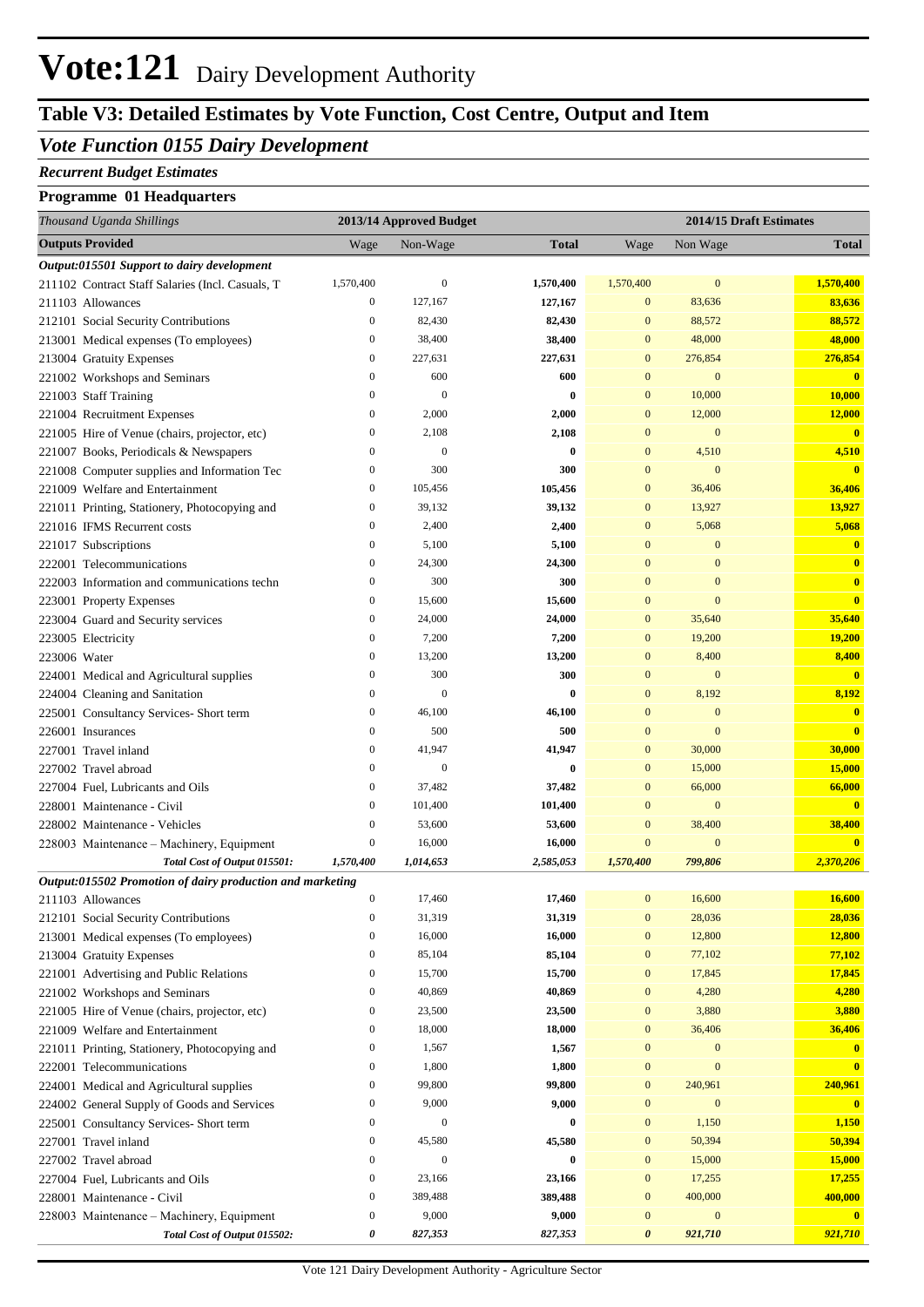### **Table V3: Detailed Estimates by Vote Function, Cost Centre, Output and Item**

### *Vote Function 0155 Dairy Development*

### **Programme 01 Headquarters**

| Thousand Uganda Shillings                      | 2013/14 Approved Budget<br>2014/15 Draft Estimates |                |              |                       |                |              |
|------------------------------------------------|----------------------------------------------------|----------------|--------------|-----------------------|----------------|--------------|
| <b>Outputs Provided</b>                        | Wage                                               | Non-Wage       | <b>Total</b> | Wage                  | Non Wage       | <b>Total</b> |
| Output:015503 Quality assurance and regulation |                                                    |                |              |                       |                |              |
| 211103 Allowances                              | $\mathbf{0}$                                       | $\overline{0}$ | 0            | $\mathbf{0}$          | 31,560         | 31,560       |
| 212101 Social Security Contributions           | $\overline{0}$                                     | 37,522         | 37,522       | $\overline{0}$        | 37,378         | 37,378       |
| 213001 Medical expenses (To employees)         | $\mathbf{0}$                                       | 25,600         | 25,600       | $\mathbf{0}$          | 19,200         | 19,200       |
| 213004 Gratuity Expenses                       | 0                                                  | 103,260        | 103,260      | $\mathbf{0}$          | 93,444         | 93,444       |
| 221001 Advertising and Public Relations        | $\mathbf{0}$                                       | 5,500          | 5,500        | $\mathbf{0}$          | 23,484         | 23,484       |
| 221002 Workshops and Seminars                  | 0                                                  | 20,755         | 20,755       | $\mathbf{0}$          | 26,525         | 26,525       |
| 221003 Staff Training                          | 0                                                  | 10,000         | 10,000       | $\mathbf{0}$          | $\overline{0}$ | $\mathbf{0}$ |
| 221005 Hire of Venue (chairs, projector, etc)  | $\mathbf{0}$                                       | 2,050          | 2,050        | $\mathbf{0}$          | 6,430          | 6,430        |
| 221008 Computer supplies and Information Tec   | 0                                                  | 400            | 400          | $\overline{0}$        | $\overline{0}$ | $\mathbf{0}$ |
| 221009 Welfare and Entertainment               | 0                                                  | $\mathbf{0}$   | $\mathbf{0}$ | $\mathbf{0}$          | 36,406         | 36,406       |
| 221011 Printing, Stationery, Photocopying and  | $\boldsymbol{0}$                                   | 3,270          | 3,270        | $\overline{0}$        | 12,045         | 12,045       |
| 221012 Small Office Equipment                  | $\mathbf{0}$                                       | $\overline{0}$ | $\bf{0}$     | $\mathbf{0}$          | 4,800          | 4,800        |
| 221017 Subscriptions                           | $\Omega$                                           | $\Omega$       | 0            | $\mathbf{0}$          | 50,500         | 50,500       |
| 222001 Telecommunications                      | $\mathbf{0}$                                       | $\Omega$       | 0            | $\overline{0}$        | 36,000         | 36,000       |
| 224001 Medical and Agricultural supplies       | $\mathbf{0}$                                       | 84,221         | 84,221       | $\overline{0}$        | 175,394        | 175,394      |
| 224005 Uniforms, Beddings and Protective Gea   | $\mathbf{0}$                                       | $\mathbf{0}$   | $\bf{0}$     | $\mathbf{0}$          | 300            | 300          |
| 225001 Consultancy Services- Short term        | 0                                                  | 4,535          | 4,535        | $\mathbf{0}$          | 5,468          | 5,468        |
| 227001 Travel inland                           | $\Omega$                                           | 201,427        | 201,427      | $\Omega$              | 70,021         | 70,021       |
| 227002 Travel abroad                           | $\overline{0}$                                     | 93,017         | 93,017       | $\overline{0}$        | 25,859         | 25,859       |
| 227004 Fuel, Lubricants and Oils               | 0                                                  | 40,240         | 40,240       | $\overline{0}$        | 36,577         | 36,577       |
| 228001 Maintenance - Civil                     | 0                                                  | $\theta$       | 0            | $\mathbf{0}$          | 45,000         | 45,000       |
| 228004 Maintenance - Other                     | $\Omega$                                           | $\Omega$       | 0            | $\overline{0}$        | 15,897         | 15,897       |
| Total Cost of Output 015503:                   | 0                                                  | 631,797        | 631,797      | $\boldsymbol{\theta}$ | 752,287        | 752,287      |
| <b>Total Cost of Outputs Provided</b>          | 1,570,400                                          | 2,473,802      | 4,044,202    | 1,570,400             | 2,473,802      | 4,044,202    |
| <b>Total Programme 01</b>                      | 1,570,400                                          | 2,473,802      | 4,044,202    | 1,570,400             | 2,473,802      | 4,044,202    |
| <b>Total Excluding Arrears</b>                 | 1,570,400                                          | 2,473,802      | 4,044,202    | 1,570,400             | 2,473,802      | 4,044,202    |

#### *Development Budget Estimates*

#### **Project 1268 Dairy Market Acess and Value Addition**

| Thousand Uganda Shillings                                 | 2013/14 Approved Budget |               |              | 2014/15 Draft Estimates |                       |                         |  |
|-----------------------------------------------------------|-------------------------|---------------|--------------|-------------------------|-----------------------|-------------------------|--|
| <b>Outputs Provided</b>                                   | GoU                     | External Fin. | <b>Total</b> |                         | GoU External Fin.     | <b>Total</b>            |  |
| Output:015501 Support to dairy development                |                         |               |              |                         |                       |                         |  |
| 211102 Contract Staff Salaries (Incl. Casuals, T          | 178,520                 | $\mathbf{0}$  | 178,520      | 278,907                 | $\mathbf{0}$          | 278,907                 |  |
| 212101 Social Security Contributions                      | 5,899                   | $\Omega$      | 5,899        | 27,891                  | $\mathbf{0}$          | 27,891                  |  |
| 213001 Medical expenses (To employees)                    | 3,200                   | $\Omega$      | 3,200        | 12,800                  | $\mathbf{0}$          | 12,800                  |  |
| 213004 Gratuity Expenses                                  | 16,222                  | 0             | 16,222       | 76,699                  | $\mathbf{0}$          | 76,699                  |  |
| 221007 Books, Periodicals & Newspapers                    | $\theta$                | $\Omega$      | $\bf{0}$     | 2,000                   | $\mathbf{0}$          | 2,000                   |  |
| 221009 Welfare and Entertainment                          | 1,600                   | $\Omega$      | 1,600        | 19,000                  | $\mathbf{0}$          | 19,000                  |  |
| 221011 Printing, Stationery, Photocopying and             | $\Omega$                | $\mathbf{0}$  | $\bf{0}$     | 19.615                  | $\mathbf{0}$          | 19,615                  |  |
| 221017 Subscriptions                                      | 0                       | $\Omega$      | $\bf{0}$     | 2,100                   | $\mathbf{0}$          | 2,100                   |  |
| 222001 Telecommunications                                 | 0                       | $\Omega$      | $\bf{0}$     | 3,346                   | $\mathbf{0}$          | 3,346                   |  |
| 223004 Guard and Security services                        | $\Omega$                | $\Omega$      | $\bf{0}$     | 24,000                  | $\mathbf{0}$          | 24,000                  |  |
| 223005 Electricity                                        | 0                       | $\Omega$      | $\bf{0}$     | 7,200                   | $\mathbf{0}$          | 7,200                   |  |
| 223006 Water                                              | 0                       | $\Omega$      | $\bf{0}$     | 4,200                   | $\mathbf{0}$          | 4,200                   |  |
| 225001 Consultancy Services- Short term                   | 0                       | $\Omega$      | $\bf{0}$     | 10,600                  | $\Omega$              | 10,600                  |  |
| 226001 Insurances                                         | 0                       | $\mathbf{0}$  | $\bf{0}$     | 7,000                   | $\mathbf{0}$          | 7,000                   |  |
| 227004 Fuel, Lubricants and Oils                          | 0                       | $\Omega$      | $\bf{0}$     | 13,080                  | $\mathbf{0}$          | 13,080                  |  |
| 228002 Maintenance - Vehicles                             | 0                       | $\Omega$      | $\bf{0}$     | 15,300                  | $\mathbf{0}$          | 15,300                  |  |
| 228003 Maintenance – Machinery, Equipment                 | 0                       | $\Omega$      | $\bf{0}$     | 8,320                   | $\mathbf{0}$          | 8,320                   |  |
| Total Cost of Output 015501:                              | 205,442                 | 0             | 205,442      | 532,058                 | $\boldsymbol{\theta}$ | 532,058                 |  |
| Output:015502 Promotion of dairy production and marketing |                         |               |              |                         |                       |                         |  |
| 212101 Social Security Contributions                      | 11,953                  | $\mathbf{0}$  | 11,953       | $\Omega$                | $\mathbf{0}$          | $\mathbf{0}$            |  |
| 213001 Medical expenses (To employees)                    | 6,400                   | $\Omega$      | 6,400        | $\Omega$                | $\mathbf{0}$          | $\overline{\mathbf{0}}$ |  |
| 213004 Gratuity Expenses                                  | 32,871                  | $\mathbf{0}$  | 32,871       | $\mathbf{0}$            | $\mathbf{0}$          | $\bf{0}$                |  |